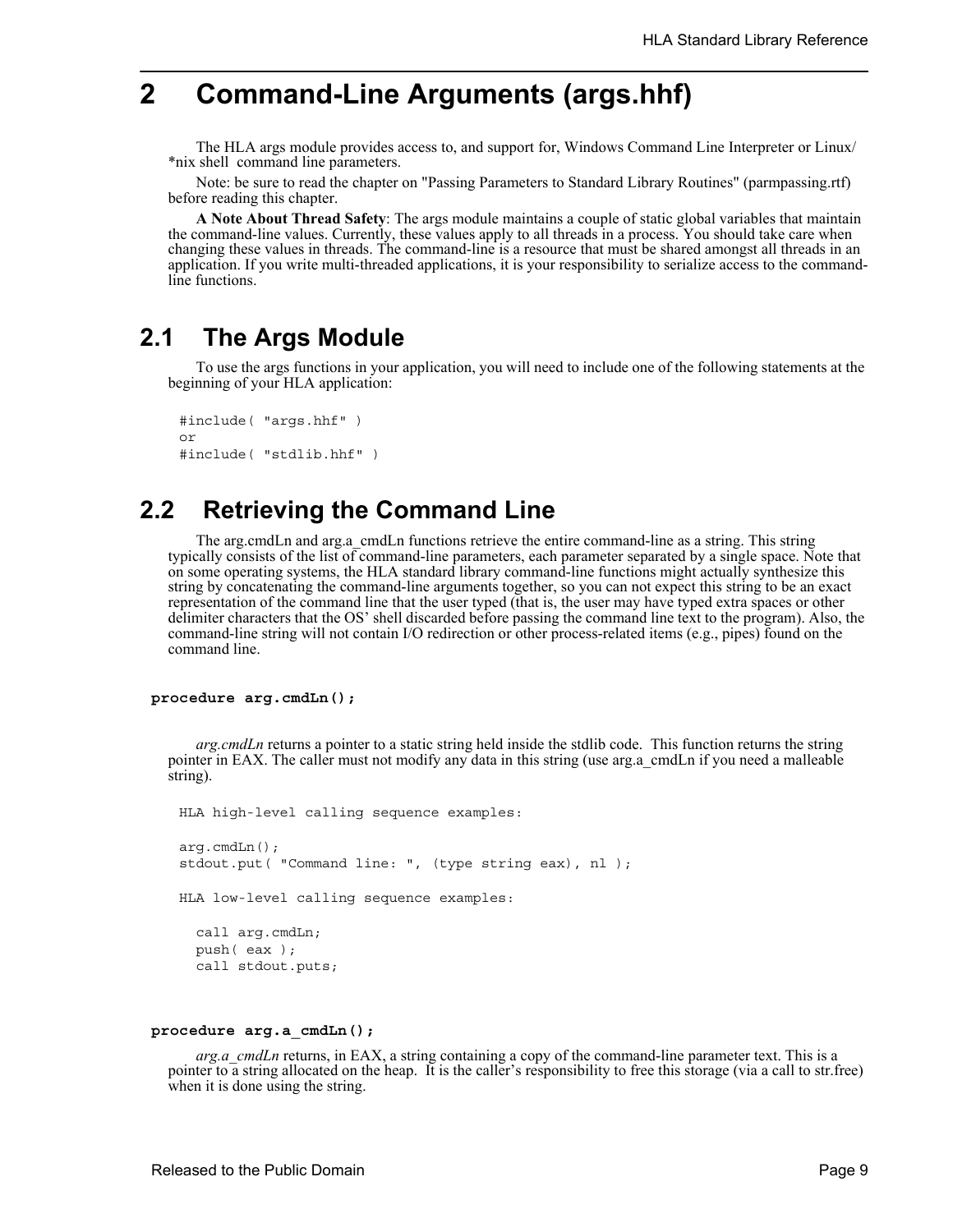### HLA Standard Library

HLA high-level calling sequence examples:

```
arg.a_cmdLn();
stdout.put( "Command line: ", (type string eax), nl );
str.free( eax );
HLA low-level calling sequence examples:
  call arg.cmdLn;
  push( eax );
  call stdout.puts;
  push( eax );
  call str.free;
```
## **2.3 Argument Count and Item**

The functions in this category are the standard argument functions that most programs use: arg.c, arg.v, and arg.a.v. The arg.c function returns the number of command-line parameters and arg.v/arg.a.v return a pointer to a string that corresponds to an individual parameter.

#### **procedure arg.c();**

*arg.c* returns the number of command-line parameters in EAX. This count includes the program name on the command line.

```
HLA high-level calling sequence examples:
arg.c();
stdout.put( "Number of arguments: ", (type uns32 eax), nl );
HLA low-level calling sequence examples:
 call arg.c;
 mov( eax, argCount );
```
## **procedure arg.v( whichArg:dword );**

*arg.v* returns a pointer to the string that corresponds to the specified command-line argument. Argument indexes are in the range 0..arg.c()-1. This function will raise an exception if you pass it an argument value outside this range. This function returns a pointer to a string whose storage is internal to the standard library. You must treat this data as read-only data and not modify this data.

```
HLA high-level calling sequence examples:
arg.c();
mov( eax, edx );
for( mov( 0, ecx ); ecx < edx; inc( ecx )) do
  arg.v(ecx);
  stdout.put( "arg[", (type uns32 ecx), "]=", (type string eax), nl );
endfor;
HLA low-level calling sequence examples:
 pushd( 0 );
 call arg.v;
 mov( eax, firstArg );
```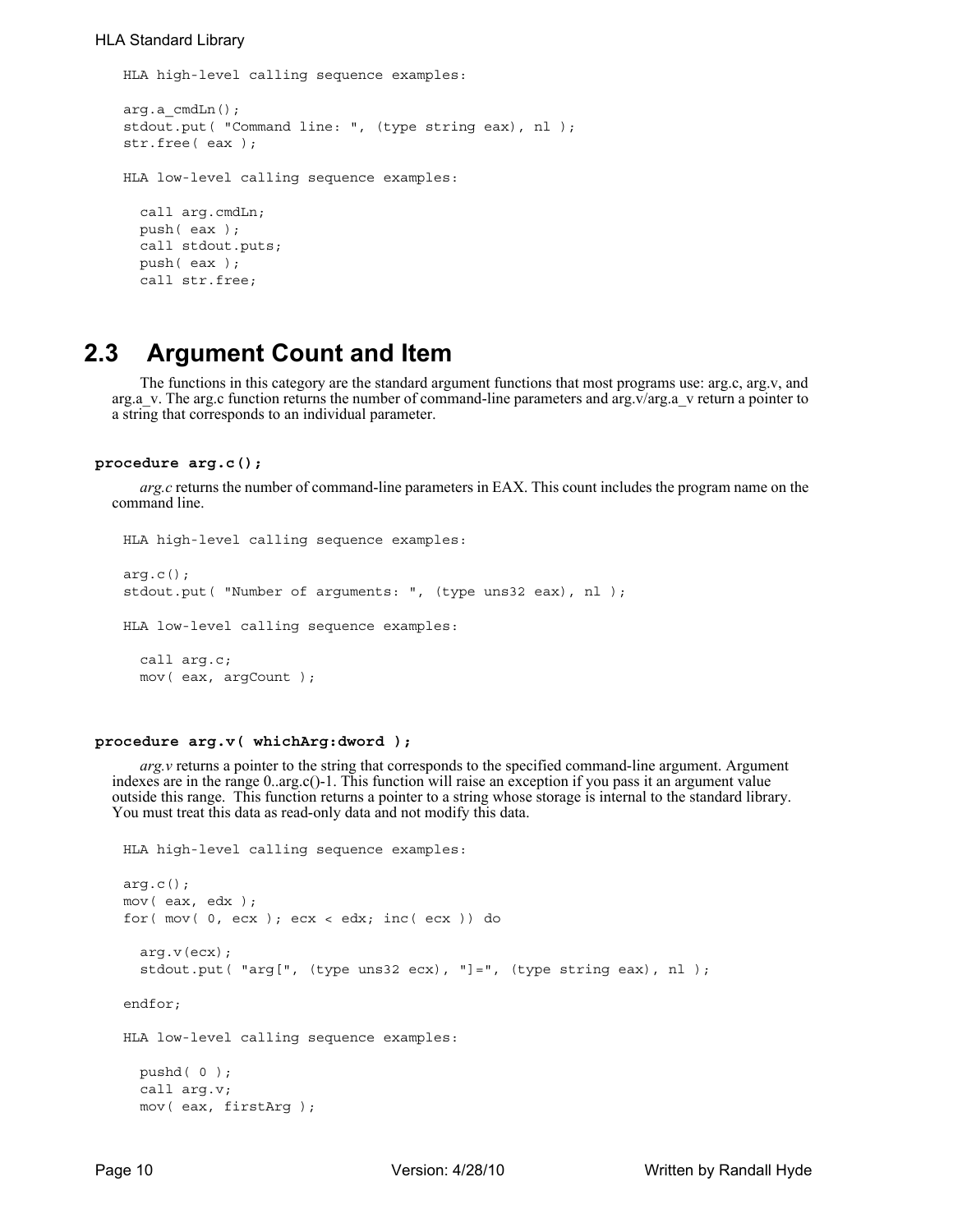#### **procedure arg.a\_v( whichArg:dword );**

*arg.a\_v* returns a pointer to the string that corresponds to the specified command-line argument. Argument indexes are in the range 0..arg.c()-1. This function will raise an exception if you pass it an argument value outside this range. This function returns a pointer to a string it allocates on the heap. The caller must free this storage (via a call to str.free) when it is done using the string.

```
HLA high-level calling sequence examples:
arg.c();
mov( eax, edx );
for( mov( 0, ecx ); ecx < edx; inc( ecx )) do
  arg.a_v(ecx);
  stdout.put( "arg[", (type uns32 ecx), "]=", (type string eax), nl );
  str.free( eax );
endfor;
HLA low-level calling sequence examples:
  pushd( 0 );
  call arg.a_v;
  mov( eax, firstArg );
     .
     .
     .
  str.free( firstArg );
```
## **2.4 Deleting Command Line Arguments**

The functions in this category delete command-line arguments from the internal array or deallocate all the command-line arguments from the internal array. When an individual command-line parameter is deleted, the indexes of the following command-line arguments are reduced by one (that is, argument n+1 becomes argument n, argument n+2 becomes argument n+1, etc., up to the number of command-line arguments). Also note that deleting a command-line argument reduces the value that arg.c returns by one.

### **procedure arg.delete( index:uns32 );**

*arg.delete* removes the specified command-line parameter from the internal argv array. The index parameter must be in the range 0..*argc*, where *argc* is the current value that arg.c() returns. If the index parameter is outside this range, this function will raise an ex.BoundsError exception. This function decrements the value that arg.c returns by one. Note that this function does not affect the value that arg.cmdLn returns.

HLA high-level calling sequence examples:

```
arg.c();
stdout.put( "Number of arguments: ", (type uns32 eax), nl );
arg.delete( 0 );
arg.c();
stdout.put
( 
  "Number of arguments after delete: ", 
  (type uns32 eax), 
  nl 
);
HLA low-level calling sequence examples:
```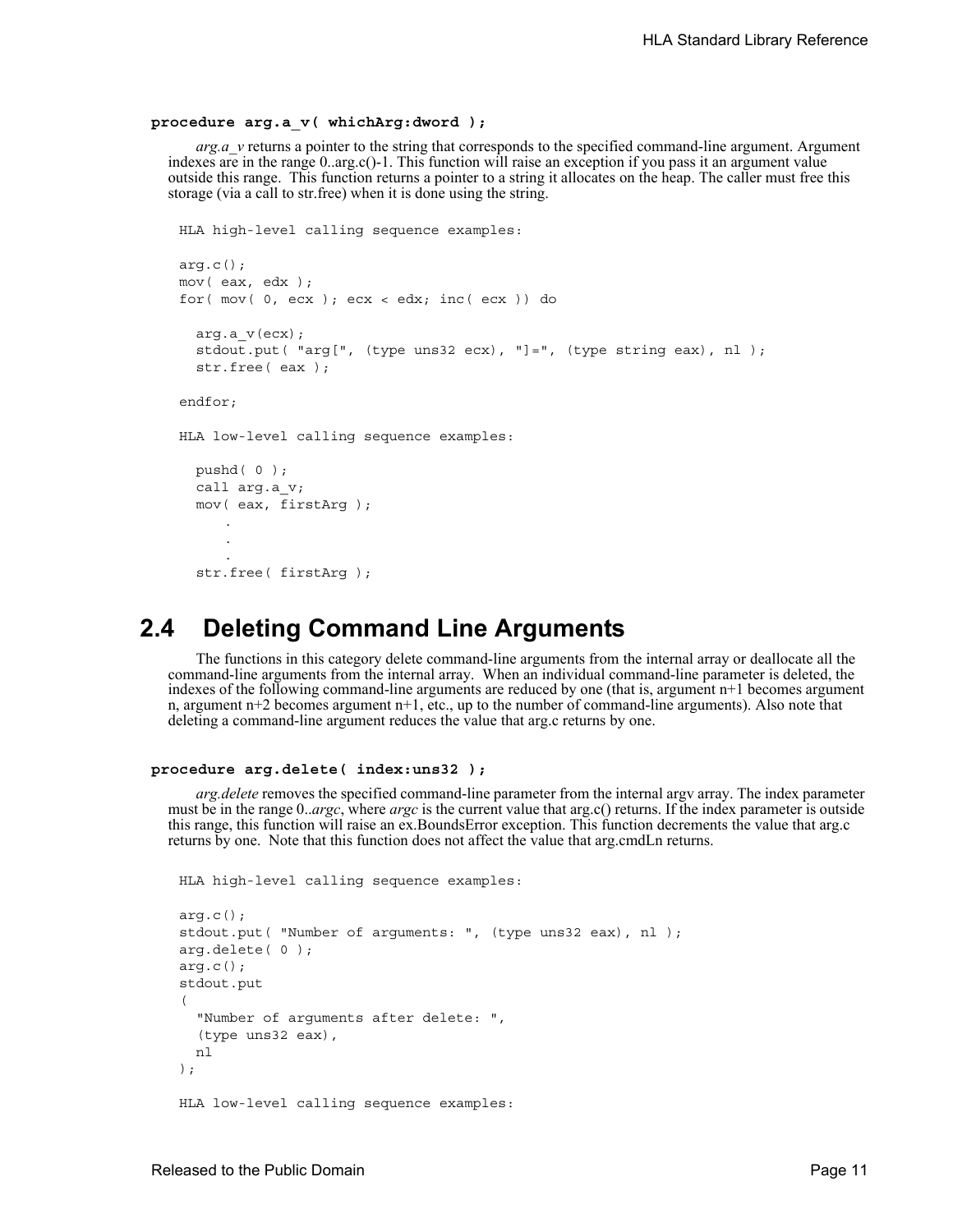```
pushd( 2 );
call arg.delete;
```
## **procedure arg.destroy();**

*arg.destroy* deletes all of the command line parameters from internal storage and resets the command-line processor. The next function that requests a command line parameter value will force the run-time system to regenerate the command-line argument list.

```
HLA high-level calling sequence examples:
arg.destroy();
arg.c(); // Regenerates original command-line
mov( eax, originalArgc );
HLA low-level calling sequence examples:
  call arg.destroy;
```

```
call arg.c;
mov( eax, originalArgc );
```
# **2.5 Argument Iterators**

The iterators in this category process command-line arguments within a foreach loop.

### **iterator arg.args();**

*arg.args* is an iterator (used in an HLA foreach loop) that returns successive command line parameters on each iteration of the foreach loop. This iterator returns a pointer to a newly allocated string in the EAX register. It is the caller's responsibility (usually in the body of the foreach loop) to free the allocated storage with a call to str.free.

```
HLA high-level calling sequence examples:
foreach arg.args() do
  stdout.put( "current Arg: ", (type string eax), nl );
  str.free( eax );
endfor;
HLA low-level calling sequence examples:
  (You really should only use the high-level calling sequence 
  for a foreach loop that calls an iterator.)
```
## **iterator arg.globalOptions( options:cset );**

*arg.globalOptions* is an iterator (i.e., you use it in a FOREACH loop) that yields a sequence of command line parameter options. A command line parameter option is a command line parameter that begins with a '-' or '/' character. arg.globalOptions only returns those command line parameters whose first character is a member of the "options" character set.

A typical command line might be something like the following: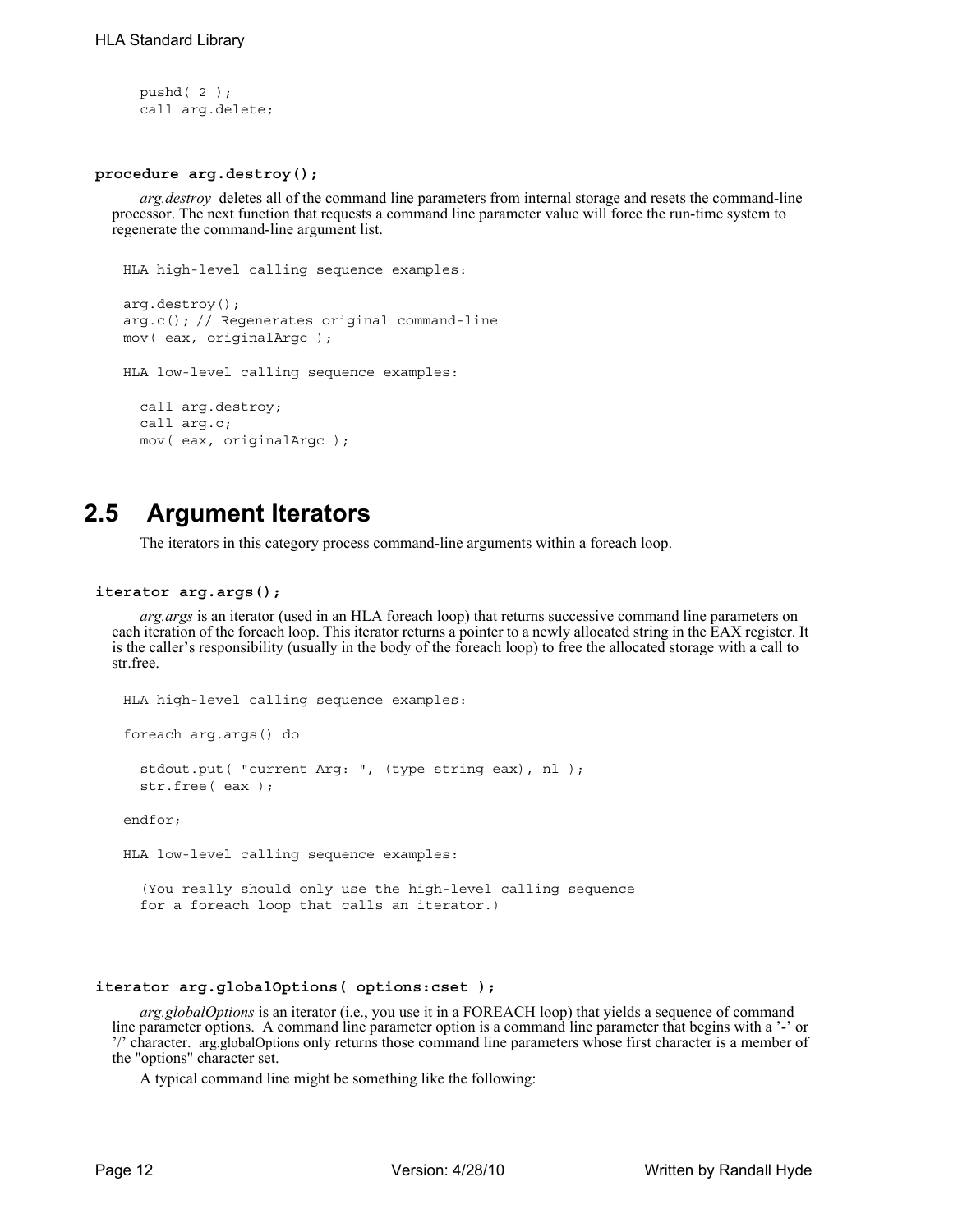c:> pgmName -o2 -warn filename1 -c filename2 -d filename3 -x

The command line options in this example are "-o2", "-warn", "-c", "-d", and "-x". The arg.globalOptions iterator only considers those command line parameters that begin with "-" and whose first character is a member of the options parameter. Assuming options contains at least  $\{^{\circ}c', \,^{\circ}d', \,^{\circ}o', \,^{\circ}w', \,^{\circ}x'\}$  then the arg.globalOptions iterator will return the strings "o2", "warn", "c", "d", and "x", in that order (that is, in the order they appear on the command line). If the first character of a command line option is not in the options character set, then arg.globalOptions does not return that particular command line parameter.

Note that *arg.globalOptions* does not remove the command line parameters from the command line string or from the arg.v array. If you want to remove them, you must explicitly do so using the *arg.delete* function. Note, however, that you must not delete command line arguments while scanning through the arguments in a FOREACH loop using the *arg.globalOptions* iterator.

Note that this iterator allocates storage for each string it returns on the heap. It is the caller's responsibility to free the storage when the caller is done using the string.

HLA high-level calling sequence examples:

foreach arg.globalOptions( {'a', 'b', 'c' } ) do

stdout.put( "current option: ", (type string eax), nl ); str.free( eax );

endfor;

HLA low-level calling sequence examples:

(You really should only use the high-level calling sequence for a foreach loop that calls an iterator.)

#### **iterator arg.localOptions( options:cset );**

*arg.localOption* is an iterator that yields the sequence of command line options begining at parameter "index". This iterator only yields strings as long as successive parameters begin with a "-". It fails upon encountering a command line parameter that is not an option (that is, begins with "-"). Note that this iterator only yields those command line options whose first character beyond the "-" character is a member of the options character set.

Typically, you would use the *arg.localOption* iterator inside a FOREACH loop to obtain the command line parameters for a specific filename on the command line. That is, some programs process multiple files and let you associate command line parameters with a single filename. Consider the following simple example:

c:> pgm -o2 -c file1 -o5 file2 -c file3

In this example, the "pgm" program (presumably) associates "-o2" and "-c" with file1, "-o5" with file2, and "-c" with file3.

Were you to call *arg.localOption* as follows:

foreach arg.localOption( 1,  $\{ 'o', 'c' \}$  ) do ... endfor;

then the *arg.localOption* iterator would return two strings: the first would be "o2" and the second would be "c". Within that iterator your code should save these options and count the number of command line parameters processed so it will know the index of the associated filename command line parameter once it is done processing the options. Typically, you would bury this FOREACH loop (with some minor modifications) inside some other loop that processes each filename (or other command line parameter preceded by command line options).

Note that this iterator allocates storage for each string it returns on the heap. It is the caller's responsibility to free the storage when the caller is done using the string.